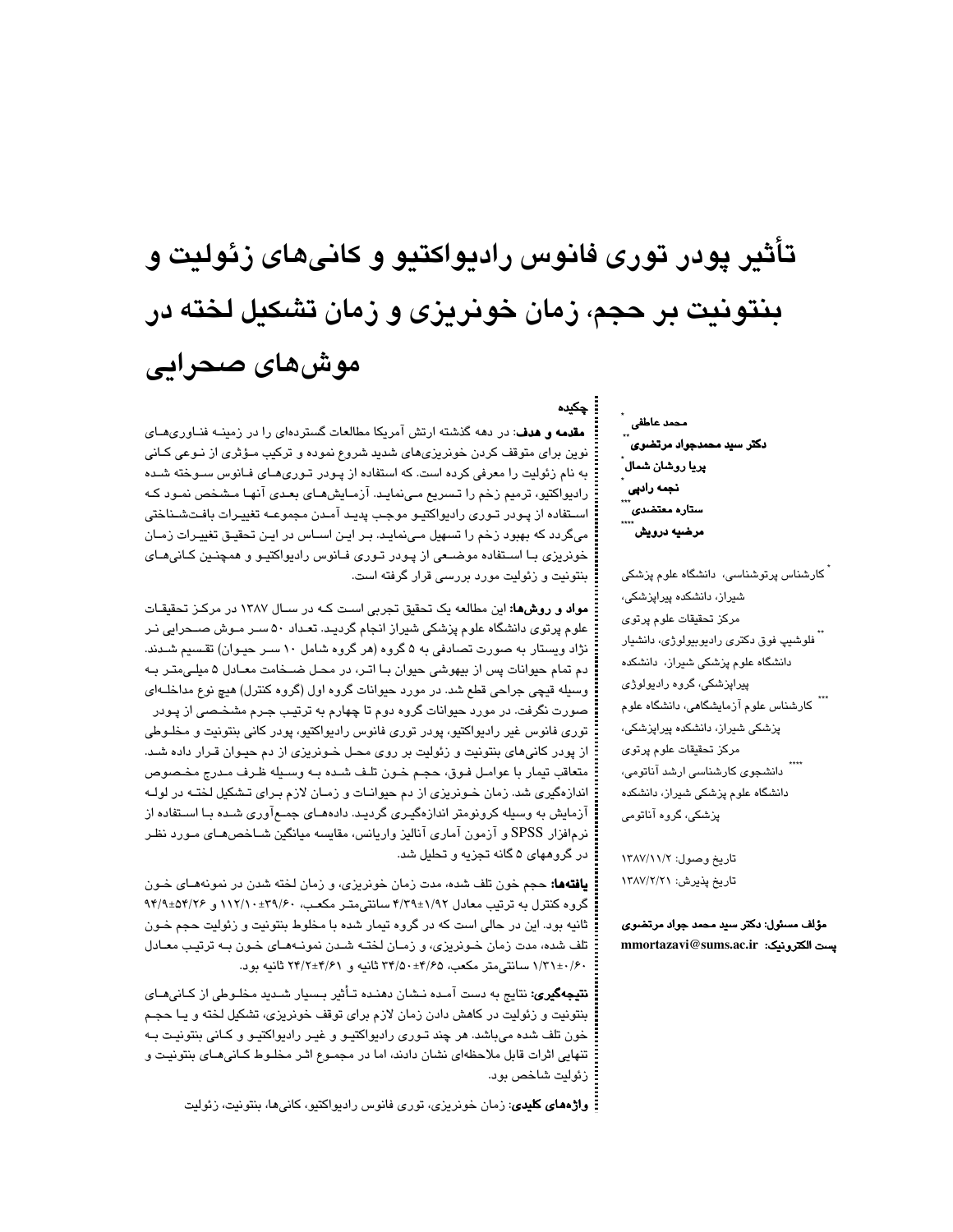مقدمه

با پیشرفت علم و فـنآوری میـزان اسـتفاده از مواد رادیواکتیو در زمینههای مختلف از حمله پزشکی، صــنعت، كــشاورزي، تحقيقــات و نظــاير آن افــزايش چشمگیری پیدا کرده است(۱). امروزه در کشور مــا از توری۵ای فانوس بــه صــورت گــسترده جهـت تــأمین روشنایی در موارد ضروری استفاده مـیشـود و در برخی از روستاها افراد از پـودر ایـن تـوریهــا جهـت درمان زخم استفاده میکنند. این در حـالی است کـه دربسسیاری از کشورها نظیـر اسـترالیا ورود ایـن توری های رادیواکتیو ممنـوع شـده و توزیــع کننـدگان موظف به نصب بر چسب هشدار دهنده خطر ماده رادیواکتیــو بــر روی تــوریهـــای موجــود در کــشور شدهاند(۲). هر چند توریوم ۲۳۲ یک مـاده رادیواکتیـو آلفا زا است، اما زمانی کـه ایـن مـاده رادیواکتیـو وارد بدن نشده اسـت، بــا در نظـر گــرفتن میــزان پرتــوزایی اندک آنها، دوز حاصله در حد پایینی خواهدبود(۳). در طی چند دهــه گذشــته، پــژوهش۵ــای متعــددی نــشان دادهاند کـه علـیرغـم زیـان بـار بـودن سـطوح بـالای پرتوهای یونیزان، سطوح کـم ایـن پرتوهـا مـیتواننـد دارای اثرات زیستی مثبتی نظیر تحریک سیستم ایمنـی باشند (۷ـ۴). علاوه بر تحریـک سیـستم ایمنـی، اثـرات هورمتیک به شــکل طـولانی شــدن عمـر<sup>(۱)</sup> یــا تـحریـک رشـــد، تــــأثيرات متابوليـــک و تعـــديل پاســــخهــــاي فيزيولوزيک نيـز گـزارش شـدهانـد(٨). مطـابق نظريــه هورمــسرز<sup>(۲)</sup> کــه خاســتگاه آن در اصــل مطالعــههــای توکسیکولوژی میباشد، هـیچ مـادهای در نفس خـود

توکسیک نبوده و تنها دوز در تعیین سودمند بودن یـا زیانبار بودن یک ماده سمی دخالت دارد(۹).

 $\mathcal{X} \cdot \cdot \mathcal{S}$ در ده سال گذشته مرتضوی و همکاران و ۲۰۰۵) وجود اثر تطبیقی پرتوی در شـرایط مختلـف به ویژه افرادی که در معرض سطوح بـالای پرتوهـای طبیعی قرار داشتهاند را به اثبات رسـاندهانـد (۱۴–۱۰). همچنــین ایــن پژوهــشگران اخیــراً نــشان دادهانـد کــه استفاده از پودر توریهای فانوس سوخته شده دارای سطوح پايين ماده راديواکٽيو توريم، روند ترميم زخـم را تسريع مي نمايد (١٥). تحقيقات اخير نشان مـي دهنـد که پرتوهای پونیزان به عنوان یک عامـل تولیـد کننـده استرس عمل میکنند که این استرس ها در اغلب مـوارد موجب پیدایش پاسخهای ویژهای در مهرهداران نسبت بــه عوامـــل اســـترسiا بـــه صـــورت رهاســـازی گلوکوکورتیکوییدها و تغییرات سلولی خونی ناشـی از تحريـک محــور هيپوتــالاموس ـ هيپــوفيز ـ آدرنــال مــیگردنــد(۱۶). از طرفــی یکــی از اعمــال اصـــلی گلوکوکورتیکوئیدها حفاظت در برابـر فعالیـت بـیش از حد سیستم دفاعی بدن بـه شـکل پاسـخهـایی از قبیـل پاسخهای التهابی و ایمنی میباشد که فعالیت بیش از حــد ايــن سيــستم موجــب بــروز آســـيب در بــدن مے شورد (۱۶).

از سوی دیگر در جنگهـا، خـوزریزیهـای شدید از اندامهای زخم شـده یـک عامـل اصـلی مـرگ است که در صورت متوقف نمودن سریع خـونریزی و

<sup>1-</sup>Longevity 2-Hormesis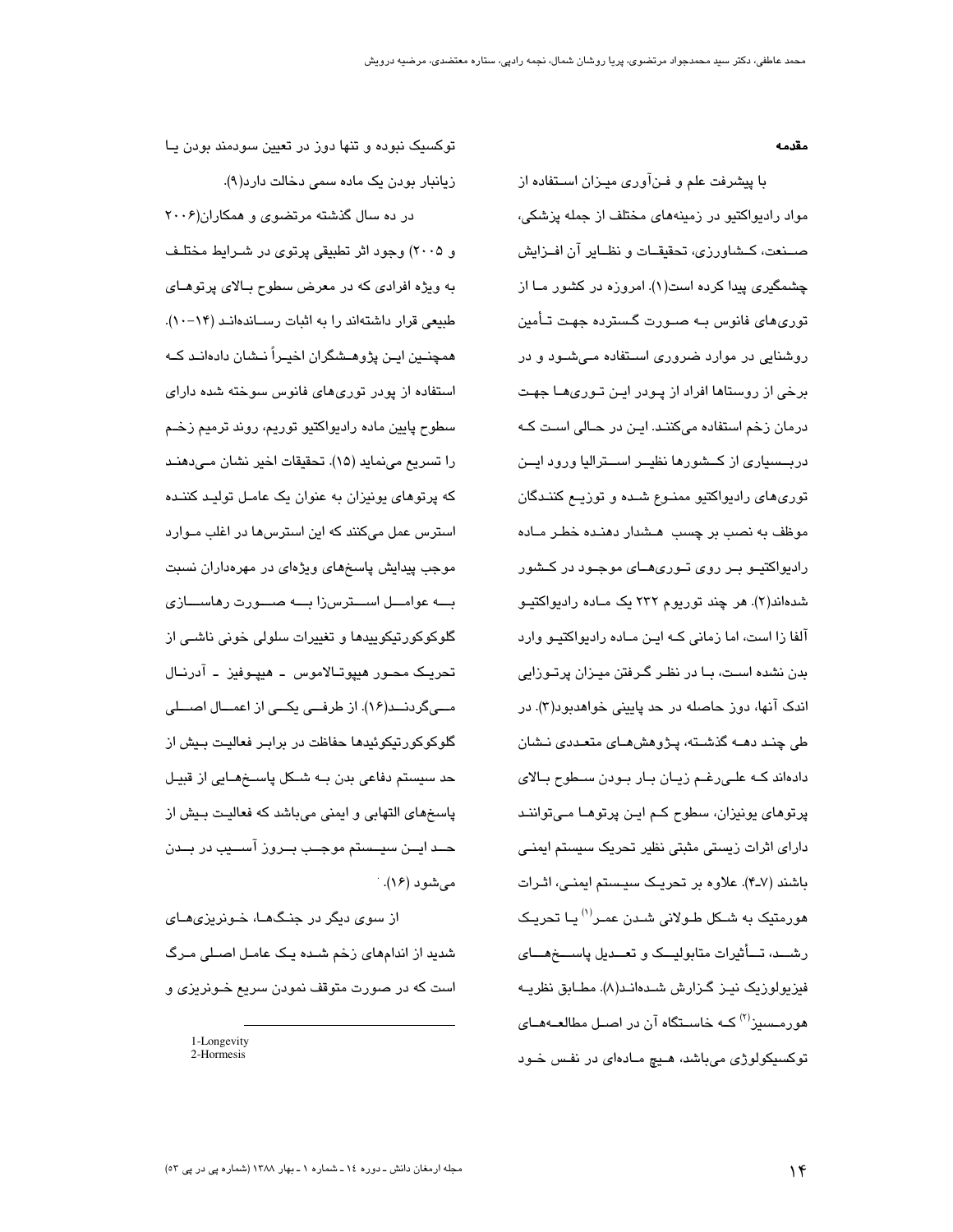تنظیم مجدد آشفتگیهای متـابولیکی از طریـق اصـول علمی کنترل آسیب می توان از این نوع مرگ جلـوگیری نمود(۱۷). متعاقب حملات ۱۱ سپتامبر نیـروی دریـایی ارتــش آمریکــا بررســی۱مــای گــستردهای را در زمینــه فناوریهای نوین برای متوقف کردن خونریزی شروع نمود. در این مطالعهها عامل انعقادی که با نام تجاری ک<u>وئی</u>ککلات<sup>(۱)</sup> مشهور شد، بهترین نتـایج را بــه خـود اختصاص داد(١٨). گزارش شده است كه كوئيك كلات موجب نجات یافتن ۱۹ سرباز مجـروح شــده در جنـگ عراق شده و از ایـن رو رونـد قـانونی صـدور مجـوز استفاده<sup>(۲)</sup> این ماده تسریع شـده و اداره غـذا و داروی آمریکا<sup>(۳)</sup> در ماه مه سال میلادی ۲۰۰۲ استفاده از ایـن ماده را محان شمرده است(۱۹). در حـال حاضـر نيـز این ماده در کیت کمکهای اولیه فـردی<sup>(۴)</sup> هـر تفنگـدار دريــايي آمريکــا وجــود دارد. همچنــين بــستههــاي کوئیککلات به وسیله سربازان نیـروی دریـایی، گــارد ساحلی، ارتش و نیروی هوایی آمریکـا بـرای اســتفاده در مواقع لزوم حمـل مـیشـود. عـلاوه بـر ایـن انـواع خاصـــی از ایـــن ترکیـــب بـــرای نیروهـــای پلـــیس، ورزشـــکاران و افـــرادي کــــه معمــــولاً بــــا خطـــر خـونریزیهـای شـدید مواجـه هـستند، سـاخته شـده است(١٨). ارتش آمريكا اخيراً در يک مطالعــه بـر روى موارد مرگ و میر سربازان خود طی سـالهـای ۲۰۰۱ تا ۲۰۰۴ میلادی به ایـن نتیجـه رسـید کـه توقـف غیـر فشاری خونریزی<sup>(۵)</sup> از جمله اقداماتی است که میتواند

امكان زنده ماندن افراد مجروح را افزايش دهد(٢٠).

مرتــضوی و همکــاران(۲۰۰۸) اخیــراً نــشان دادهاند که استفاده از پودر تـوری رادیواکتیـو موجـب يديد آمـدن مجموعــه تغييـرات بافـت شــناختى نظيـر تغییــرات نکــروز فیبرینوئیــدی و اگــزودای نــوتروفیلی مــیگــردد کــه بهبــود زخــم را تــسهیل مــینمایــد. بررسی های این پژوهــشگران در حیطــه انــدازه گیــری قدرت کششی(۶) نتوانست تفاوتی را بین موارد آزمون و کنترل نشان دهد(٢١). ذکر این نکته ضـروری اسـت که اغلب عوامل لخته کننده خونی که تــا کنــون ســاخته شده و به بازار معرفی شدهاند، بسیار گران قیمت هستند. ایـن مطالعــه بــا هــدف بررســی اثـر اســتفاده موضعی از پودر توری فانوس رادیواکتیـو و همچنـین دو کـاني پنڌونيـت $^{(V)}$ و زئوليـت $^{(A)}$ يـر تغييـرات زمـان خونریزی انجام شده است. لازم به ذکـر اسـت کــه در این تحقیق استفاده از پـودر تـوری رادیواکتیـو و غیـر رادیواکتیو برای متوقف کردن خونریزی نیـز همچــون استفاده از کـانی بنتونیـت بـرای اولـین بـار در سـطح جهان آزمایش شده است. <sup>.</sup>

#### مواد و روشها

این پژوهش یک مطالعــه تجربــی اسـت کــه در سال ۱۳۸۷ در مرکز تحقیقـات علـوم پرتـوی دانـشگاه

<sup>1-</sup>QuikClot 2-Clearance

<sup>3-</sup>Food and Drug Administration

<sup>4-</sup>Individual First Aid Kit

<sup>5-</sup>Noncompressible Hemostasis

<sup>6-</sup>Tensile Strenght

<sup>7-</sup>Bentonite

<sup>8-</sup>Zeolite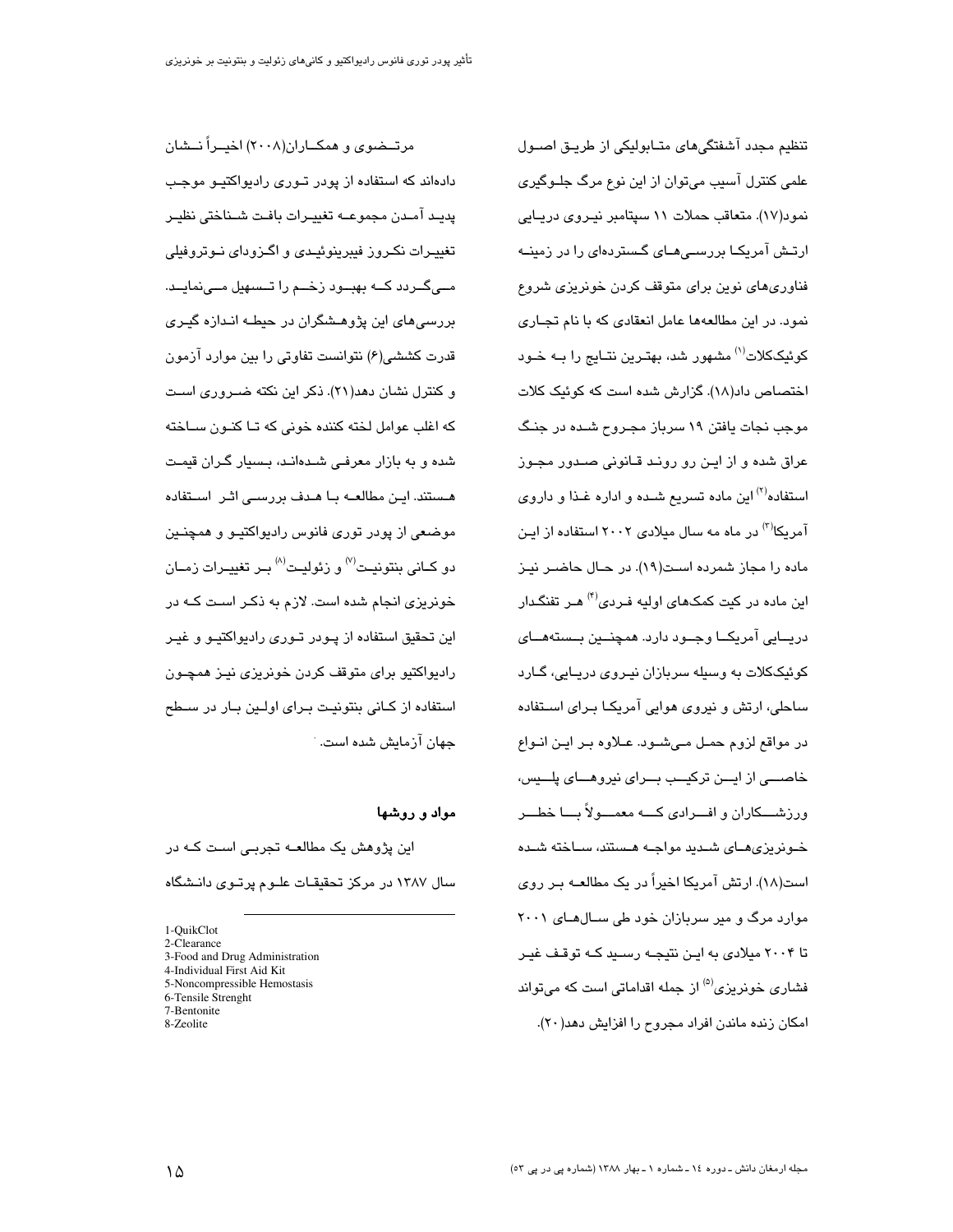علوم پزشکی شیراز انجام گردید. در این تحقیق تعـداد ۵۰ سر موش صحرایی نر نژاد ویستار(محدوده وزنی ۲۰۰ تا ۲۰۰ گرم) به صورت تصادفی به ۵ گـروه (هـر گروه شامل ۱۰ سـر مـوش صــحرایی) تقـسیم شـدند. تمامی حیوانات در شرایط استاندارد و یکسان نگهداری شــدند. بـــه منظــور جلــوگیری از بــروز هــر گونـــه سو<sub>ی</sub>گیری<sup>(۱)</sup> در مطالعه، موش۱ها کدینیدی شیده و تنهیا پس از اتمام آزمایش کدبرداری<sup>(۲)</sup> صورت گرفت. تمـام مراحل آزمایش به صورت کور صورت گرفت.

پروتکل این تحقیق پر اساس قوانین پیر المللے، در مــورد حیوانــات آزمایــشگاهی انجــام گردیــد و در کمیته اخلاق دانشگاه به تصویب رسید.

دم تمام حیوانات پس از بیهوشی حیوان با اتر، در محل دارای ضخامت ۵ میلی متـر بـه وسـبله قیچـی جراحی به طور کامل قطـم شـد. پـس از قطـم دم، در مـورد حيوانـات گـروه اول (گـروه كنتـرل) هـيچ نـوع مداخلهای صورت نگرفت. در مورد حیوانات گروه دوم تا چهارم به ترتیب ۱/۸ گرم از پودر توری فانوس غیر راديواکتيو و پـودر تـوري فـانوس راديواکتيـو، پـودر کانی بنتونیت و مخلوطی از پودر کانیهای بنتونیت و زئولیت بـا اسـتفاده از یـک اینـدورف بـر روی محـل خــونریزی از دم حیــوان قــرار داده شــده و بلافاصــله ایندورف برداشته شد. علت انتخاب جرم مـورد اشـاره مربـوط بــه ايــن اســت كــه بــر اســاس مطالعــات قبلــى مرتــضوی و همکــاران (۲۰۰۸) یــک تــوری فــانوس رادیواکتیو با جرمیدر حدود۱/ ۱/ گـرم، از اکتیویتـهای معادل ۸۰۰ بکرل (۸۰۰ واپاشـی در ثانیـه) برخـوردار

میباشد(١٠). در این مطالعـه از پـودر توری فـانوس غیـر رادیواکتیـو بــه عنـوان عامـل غیـر فعـال<sup>(۳)</sup>(مـاده مخلوط شدہ با یک عامل دارویے فعـال کـه بـه تنهـایی فاقداش دارویی است) استفاده شد. در واقع ایـن عامـل غیر فعال نوعی پودر توری فانوس با ترکیب شیمیایی کاملاً مشابه و بدون ماده رادیواکتیو توریم بود. ٔ

متعاقب تيمار با عوامل فوق، حجم خون خــارج شده از دم حیوان به وسیله لولههای مدرج مخصوص اندازهگیـری گردیـد. همچنـین، زمـان خـونریزی از دم حیوانات به وسیله کرونومتر با دقت اندازهگیری شـد. در مرحله بعد از قلب حیوان ۲ سانتی متر مکعب خــون گرفته شده و در لولههای آزمایش کد بندی شده ريخته شد. زمـان لازم بـرای تـشکيل لختـه مطـابق بـا شرایطی که در تحقیقـات منتـشر شـده پیـشین مـورد استفاده قرار گرفته بود، اندازهگیری شد(۲۲).

دادههـــای جمــــعآوری شـــده بـــا اســـتفاده از نرمافزار SPSS <sup>(۴)</sup> و آزمون آماری آنالیز واریــانس'<sup>٥</sup>). مقایسه میانگین شاخص های مورد نظر (اندازه گیری زمان خونریزی، زمـان لختـه شـدن و حجـم خـون)در گروههای ۵ گانه تجزیه و تحلیل شد.

### يافتهها

تغییرات حجم خـون از دسـت رفتـه، زمـان خبوزریزی، و زمیان لختیه شیدن خبون در حبوانیات

<sup>1-</sup>Bias

<sup>2-</sup>Decoding 3-Vehicle

<sup>4-</sup>Statistical Package for Social Sciences

<sup>5-</sup>Analysis of Varians(ANOVA)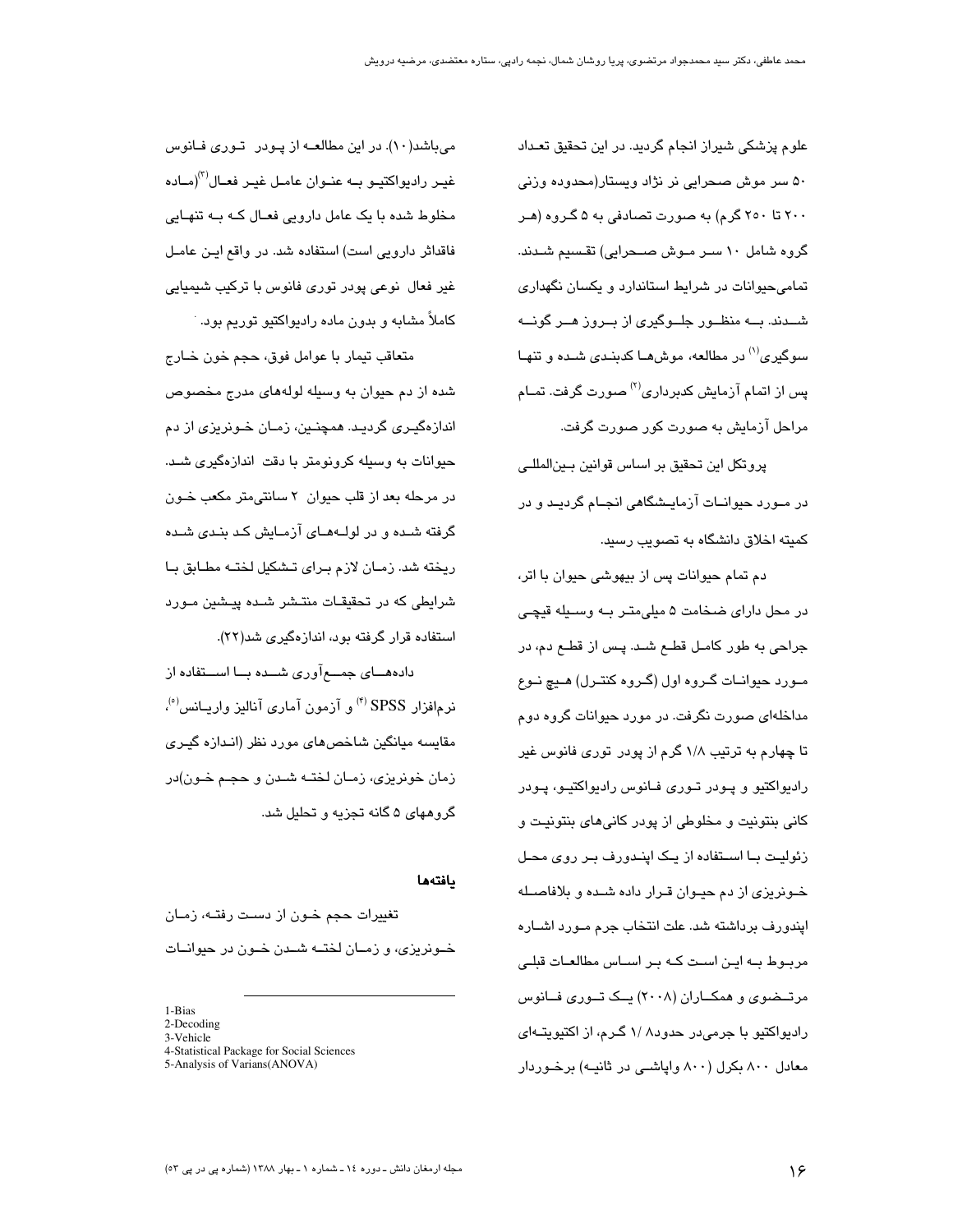آزمایشگاهی کنترل در مقایسه با گروههای تیمار شده با پودر توري غير راديواکتيو، پودر توري راديواکتيو، کانی بنتونیت و مخلوط کانی هـای بنتونیـت و زئولیـت در جدول ۱ ارایــه شـده اسـت. مطـابق جـدول در ایـن تحقيق حجم خون تلف شده، مـدت زمـان خـونريزي و زمان لخته شدن در نمونههای خـون گـروه کنتـرل بـه ترتيب معسادل؛ ١/٩٢±٣/٣٩ سسانتي متسر مكعسب، ۰۹/۶۰±۱۱۲/۱۰ و۹۴/۹±۵۴/۲۶ ثانیسسه بسیود. در نمونههای خون تیمار شده با پودر توری فانوس غیـر ر ادبو اکتبو حجم خون تلف شده، مدت زمان خو نریزی، و زمان لخته شدن در نمونههای خون گروه کنترل بـه ترتيب معـادل؛ ٢٥/ ٢٤٠-٢/٣٤ سـانتي متــر مكعــب، ۵۴/۵۰±۱۴/۷۷ و ۲۲/۹±۶/۵۴ ثانیه بود.

به همین ترتیب برای نمونههای خون تیمار شده با پودر توری فانوس رادیواکتیو، حجم خون تلف شده، مدت زمـان خـونریزی، و زمـان لختـه شـدن در نمونــهمــای خــون گــروه کنتــرل بــه ترتیــب معــادل؛ ۱/۵±۰/۵۸ ســـانتىمتـــــر مكعــــب، ۳۷/۱۰±۷/۸۱ و ۳۳/۵±۱۵/۷۶ ثانیه بود. همچنین در مـورد نمونـههـای خون تيمار شده بـا كـاني بنتونيـت، حجـم خـون تلـف شده، مـدت زمـان خـو نریزی و زمـان لختـه شـدن در نمونههای خون گروه کنترل به ترتیب معادل؛

۱/۸۱±۰/۶۲ ســـانتى متــــر مكعـــب، ۵۵/۷۰±۱۶/۷۳ و ۴۵/۹±۳۲/۱۷ ثانیه بود. این در حالی است که در گروه تيمار شده با مخلوط بنتونيت و زئوليت حجـم خـون تلف شده، مدت زمان خـونریزی، و زمـان لختـه شـدن نمونسه هسای خسون بسه ترتیس معسادل؛ ۱/۳۱±۰/۶۰ سانتے متیر مکعب ، ۳۴/۵۰±۴/۵۰ و ۲۴/۲±۲۴/۲ ثانیـه دو د.

تفاوت میانگین حجـم خـون از دسـت رفتــه در حیوانات آزمایشگاهی کنترل در مقایسه یبا گروههبای تیمار شده با پودر توری غیر رادیواکتیو، پودر تـوری راديواکتيو، کاني بنتونيت و مخلوط کاني هاي بنتونيـت و زئولیت معنی دار بود (p<٠/٠٠١). همچنین تفاوت میـانگین زمـان خـونریزی در حیوانـات آزمایـشگاهی کنترل در مقایسه بـا گروههـای تیمـار شـده بـا پـودر توری غیر رادیواکتیو، پودر تـوری رادیواکتیـو، کـانی بنتونيـت و مخلــوط كــانى هــاى بنتونيـت و زئوليـت معنــیدار بــود( p<٠/٠٠١). عــلاوه بــر ایــن، تفــاوت میانگین زمان لختــه شــدن در حیوانــات آزمایـشگاهی کنترل در مقایسه بـا گروههـای تیمـار شـده بـا پـودر توری غیر رادیواکتیو، پودر تـوری رادیواکتیـو، کـانی بنتونيت و مخلوط کاني هاي بنتونيت و زئوليت معنى  $L_1$  دار بود ( p<  $\cdot$  /  $\cdot$  ).

جدول۱: میانگین حجم خون از دست رفته، زمان خونریزی و زمان لخته شدن در حیوانات آزمایشگاهی کنترل در مقایسه با گروههای تیمار شده با پودر توري غير راديواکتيو، پودر توري راديواکتيو، کاني بنتونيت و مخلوط کانيهاي بنتونيت و زئوليت

| زمان لخته شدن (ثانيه)              | مدت زمان خونریزی (ثانیه)                                 | حجم خون تلف شده (سی سی)         | پارامتر مورد نظر                             |
|------------------------------------|----------------------------------------------------------|---------------------------------|----------------------------------------------|
|                                    |                                                          |                                 | گروه آزمایشی                                 |
| $94/9$ ± 04/78                     | 117/1.179/9.                                             | $f/T9\pm 1/97$                  | كنترل                                        |
| YY/9E/9f                           | $\Delta \mathfrak{r}/\Delta \cdot \pm 1 \mathfrak{r}/VV$ | $Y/YY_{\pm} \cdot /Y\Delta$     | تیمار با پودر توری فانوس غیر رادیواکتیو      |
| $\tau\tau/\Delta\pm 1\Delta/\nu$ ۶ | $\Upsilon V/\Upsilon + \pm V/\Lambda V$                  | $\frac{1}{2}$                   | تیمار با پودر توری فانوس رادیواکتیو          |
| $f_0/9\pm\tau\tau/1V$              | $\Delta \Delta / V \cdot \pm 19 / V \Upsilon$            | $1/\Lambda$ 1± $\cdot$ /۶۲      | تیمار با پودر کانی بنتونیت                   |
| $YY/Y \pm Y/Y$                     | $\Upsilon(\Delta \cdot \pm \Upsilon)/\Upsilon$           | $\frac{1}{r^2 + r^2}$           | تیمار با مخلوط پودر کانیهای بنتونیت و زئولیت |
| $p<\cdot/\cdot\$                   | $p<\cdot/\cdot\cdot\cdot\cdot\wedge$                     | $p<\cdot/\cdot\cdot\cdot\wedge$ | سطح معنىدارى                                 |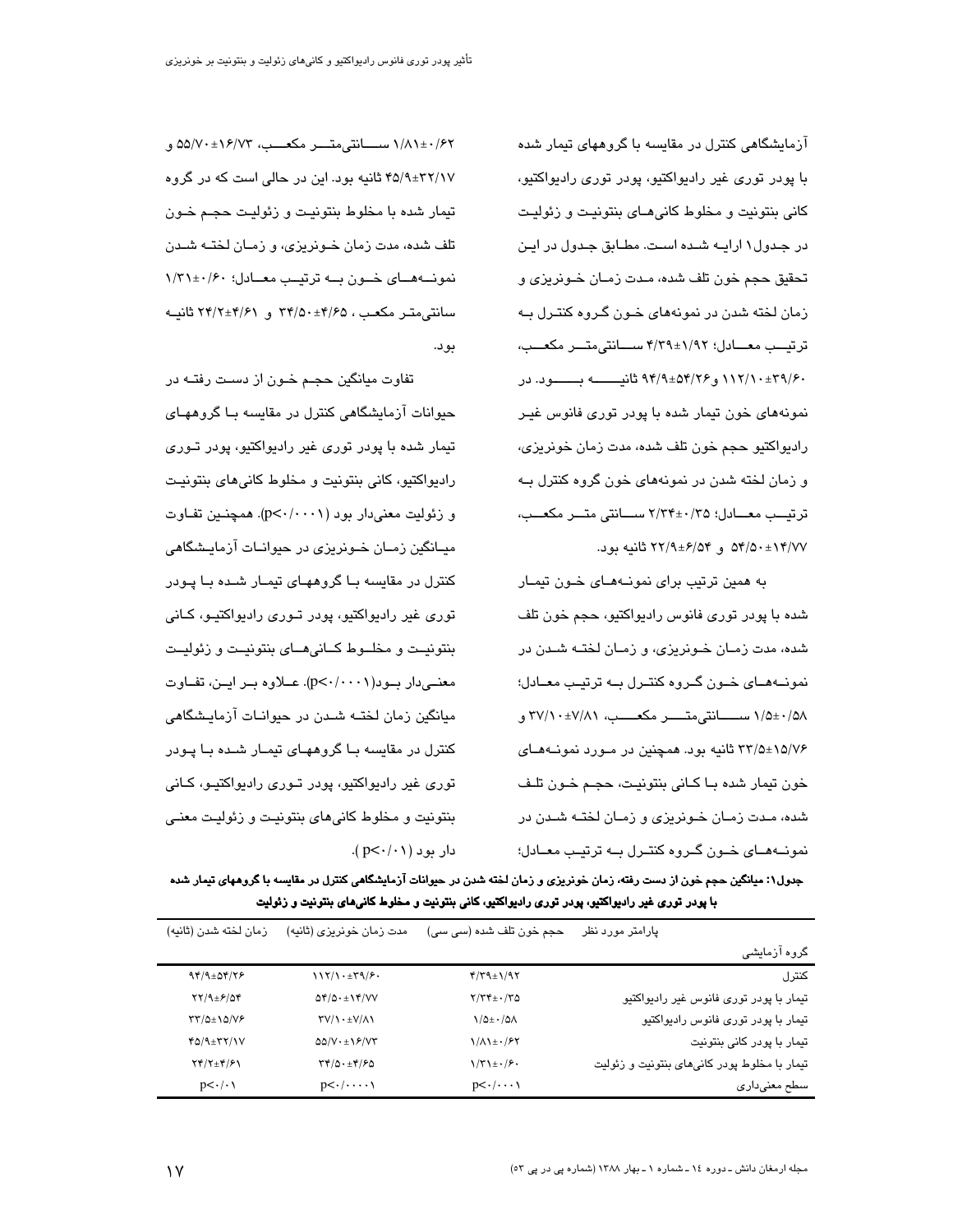#### بحث و نتيجهگيري

خونریزی کنترل نشده اولین عامل مرگ و میر در صـدمات نظـامیو دومـین عامـل مـرگ و میـر در حـوادث غيـر نظـامى|سـت(٢٣). توقـف غيـر فـشارى خونریزی از جمله اقداماتی است که امکان زنده مانـدن افراد مجروح را به شـدت افـزایش مـیدهـد (۲۰). ایـن مطالعه با هدف تأثیر پودر توری فانوس رادیواکتیـو و کانی های زئولیت و بنتونیت بر حجم، زمان خـونریزی و زمان تشکیل لخته در موشهای صحرایی میباشد.

در حال حاضـر بــا تأييــد اداره غــذا و داروى آمریکا عوامل انعقادی خاصی برای کاربردهای نظامی و غیر نظامی مـورد اسـتفاده قـرار مـیگیـرد(۱۹و۱۸). نتایج به دست آمـده در مطالعـه حاضـر نـشان دهنـده تأثیر بسیار شـدید مخلـوطی از کـانی۱مـای بنتونیـت و زئولیت در کاهش دادن زمان لازم برای انعقاد خـون و یا لخته شدن آن میباشد. هر چند در کشور آمریکا در زمینـــه اســـتفاده از کـــانی زئولیــت در جلـــوگیری از خونریزی تجربیات قابل توجهی وجـود دارد، امــا ایــن تحقیق اولین مطالعه در سطح جهانی است که علاوه بر زئوليت اثر پودر توري راديواكتيو و كاني بنتونيت (يـا مخلوطی از کانی های بنتونیت و زئولیت) را در متوقف کردن خونریزی مورد بررسی قرار داده است.

اگر چه استفاده از پـودر تـوری رادیواکتیـو و كاني بنتونيت براى متوقف كردن خونريزى براى اولین بار صورت گرفته است، اما در ارتبـاط بـا مـؤثر بودن کانی زئولیت، جـذب شـدن آب از محـل زخـم و اطــراف آن و در نتیجــه افــزایش غلظـت فاکتورهــای

انعقادی، به عنوان عامل اصلی تسریع کننده انعقاد معرفی شده است(۲۴).از این رو به طور کلی در مورد مكانيسم تأثير زئوليت، موارد؛ فعالسازي پلاكتها<sup>(۱)</sup> و اثر بر آبشار وقایع انعقادی<sup>(۲)</sup>پیشنهاد شده است.

در ارتباط با مکانیسم اول یعنی فعـالسـازی پلاکتها ذکر این نکته ضروری است کـه فعـال شـدن پلاکتها از طریق تشکیل یک مسدود کننده منفذ یـا در بنـد، موجـب توقـف خـوزربزی مـے گـردد. در مـورد مکانیسم احتمالی دیگر یعنی اثر بر آبشار وقـایعی کـه منجـر بــه انعقــاد خــون مــی شــود نیــز بایـد گفـت کــه زئولیتھای طراحی شدہ مھندسے خـاص دارای پـک کاتیون بسیار مهم یعنی کلسیم با دو بـار مثبـت اسـت که این کاتیون در بسیاری از مراحل انعقـاد بـه عنـوان کوفاکتور<sup>(۳)</sup> به ایفای نقش میپردازد. همچنـین مطـابق گــزارش اوســتومل وهمكــاران(٢٠٠٧) بــا معرفــي پدیدهای موسوم به اثر شیشه<sup>(۵)</sup>، تماس خون با سطوح قطبی شیشه مانند را بـه عنـوان عـاملی بـرای تـسریع انعقاد خون معرفی کردند(۲۵). در حدود دو قرن است که انسان از سرعت پـافتن انعقـاد خـون در مجـاورت شیشه آگاهی دارد. در این مورد پیشنهاد شـده اسـت که بارهای منفی سطحی بر روی شیشه موجب پدید آمدن این اثر میگردند. تحقیقـات بعـدی نـشان داد کـه این بارهای سـطحی بـا فعـال کـردن یـک پـروتئین در

<sup>1-</sup>Platelets Activation)

<sup>2-</sup>Coagulation Cascade 3-Cofactor

<sup>4-</sup>Ostomel et al.

<sup>5-</sup>Glass Effect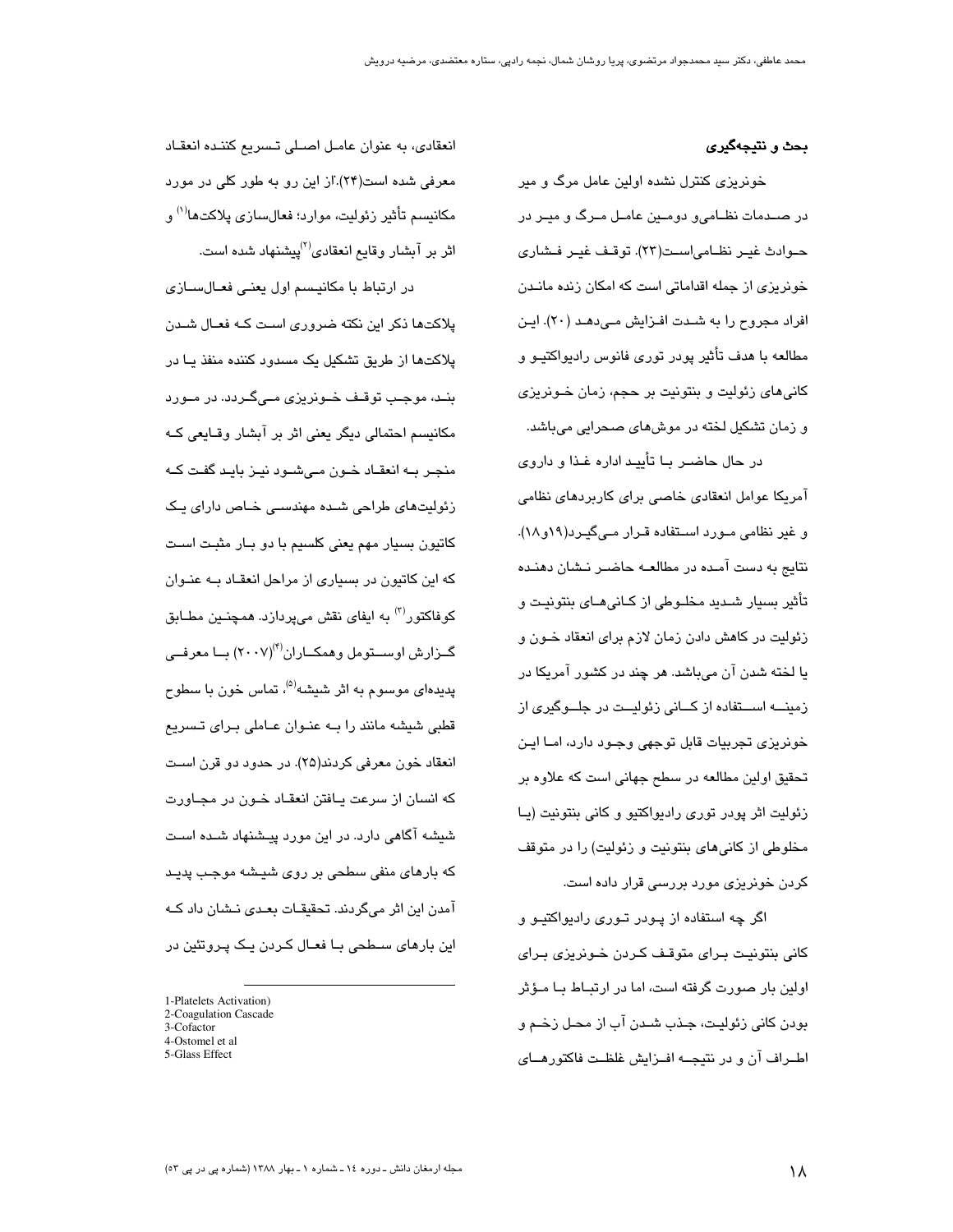ابتدای یکی از دو زنجیره وقبایعی کـه انعقـاد را باعـث میشوند، اثر خود را ایجاد می نماید. همچنین اوستومل وهمکاران (۲۰۰۶) نشان دادند کـه بارهـای سـطحی و نقطه ایزوالکتریک در اکسیدهای غیر آلی نظیر زئولیت از طريق فعال كـردن پـروتئينھــايي در آبــشار وقــايع انعقادي، موجب تـسريع انعقـاد خـون مـيشـود(٢۶). علاوه بر این، کانی همچون زئولیت جذب کننـده آب از خون است. در واقع آب به واسطه بـار خـود در داخـل زئوليت در ميان خلل و فـرج زئوليـت بـه دام افتـاده و محبـوس مـیگـردد. همچنـین شـبکه زئولیـت و تولیـد باندهای هیدروژنی آن در این نوع احتباس ملکول های آب نقش دارند. اين عمل زئوليت خود موجب افـزايش تراکم سلولها و پروتئینهای بـزرگ خـون شـده و از این رو تولید لخته کاتالیز شده و تسریع میگردد(۲۷).

تنها نکته منفی که در ارتباط با استفاده از کانی زئولیت در تسریع انعقاد خون وجود دارد، تولید گرمـا متعاقب جذب شدن آب در زئولیت و به دام افتــادن آن به وسیله پیوندهای هیدروژنی است. بـدین ترتیب در صورت استفاده ناصحیح از ایـن مـاده معـدنی، امکـان بالا رفتن بيش از حد درجـه حـرارت وجـود داشـته و بیمـار بـا خطـر سـوختگی مواجـه مـیگـردد. آرنـاد و همکاران<sup>(۱)</sup> (۲۰۰۸) پیشنهاد کردهاند که بـرای برطـرف کـردن ایـن مــشکل از کــاهش حجـم کــانی پــا کــاهش رطوبــت در محــل زخـــم یــا مجــاورت آن اســتفاده شود(٢٧). همچنین پیشنهاد شده است که در هـر حـال نباید حجم کانی بیش از دو برابـر حجـم خـون باشـد.

همچنــین هیدراتــه کــردن انتخــابی ایــن کــانی قبــل از استفاده از آن بر روی محل خونریزی نیـز در کاسـتن درجـه حـرارت نقـش بـسزایی دارد. از ایـن منظـر بــا دستیابی به یک حد بهینــه هیدراتــه کــردن زئولیـت، بــا وجـود کنتـرل گرمــا، تــشکیل لختــه از ســرعت کــافی برخوردار بوده و استحکام آن بالا خواهـد بــود. بــدین ترتیب با توجه به مجموعه نتایج به دست آمده در ایـن تحقیق میتوان نتیجهگیری نمود که استفاده موضعی از مخلوطی از کانیهای بنتونیت و زئولیـت در کـاهش دادن زمان لازم برای توقف خونریزی، تشکیل لختــه و يا حجم خون تلف شده تأثير قابل ملاحظهاي دارد. ˙ بـا وجود این که در این تحقیـق اسـتفاده از پــودر تــوری فـانوس رادیواکتیـو نتـایج قابـل تـوجهی را بــه دنبـال داشت و از سوی دیگـر اسـتفاده از پـودر تـوری غیـر رادیواکتیو کمترین زمان برای تـشکیل لختـه را در بـر داشت، اما در مجموع بهترین نتایج به وســیله اســتفاده از یک مخلوط بنتونیت ـ زئولیت حاصل گردید. بزرگی قابـل ملاحظــه اثــر مــشاهده شــده از يــک ســو و غيــر رادیواکتیــو بــودن ایــن ترکیــب از ســوی دیگــر، بــه استقادهمای عملے از ایین عامیل متوقیف کننیده خونریزی ابعاد گستردهتری میبخشد. بر این اســاس پیشنهاد میشود عوامل انعقادی مورد استفاده در ایـن مطالعه بر روی حیوانات آزمایشگاهی بزرگتری که در شرایط کنترل شده و یکسان، امکـان ایجـاد جراحـت و

1-Arnaud et al.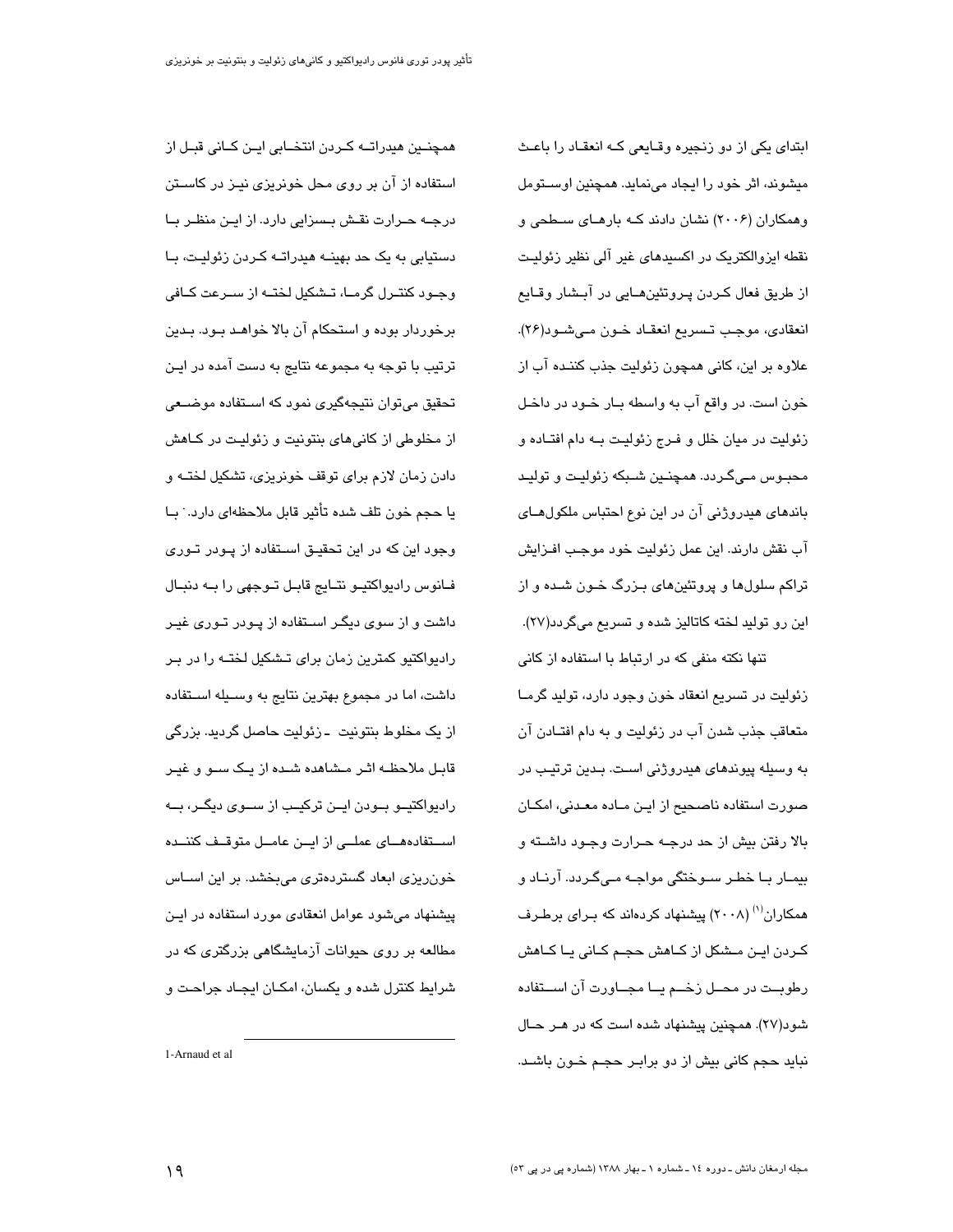خونریزیهای تهدید کننده زندگی در آنها وجـود دارد، ادامه پیدا کند.

## تقدیر و تشکر

این تحقیق با حمایت مرکز پژوهش هـای علـوم پرتوی دانشگاه علوم پزشکی شیراز انجام شـده اسـت که در این زمینه از مسئولین محترم قدردانی میگـردد. همچنین نگارندگان مقاله از راهنماییهای بسیار کلیدی دکتر علیرضا توسلی، ریاست محتـرم ســازمان انتقـال خون شيراز، و دكتر صديقه شىريفزاده، معاونت محترم پژوهشی دانشکده پیراپزشـکی دانـشگاه علــوم پزشکی شیراز و دکتر کمـال رایگـان شـیرازی، مـدیر محتـرم گـروه تکنولـوژی رادیولـوژی دانـشگاه علـوم پزشکی شیراز صمیمانه قدردانی مینمایند.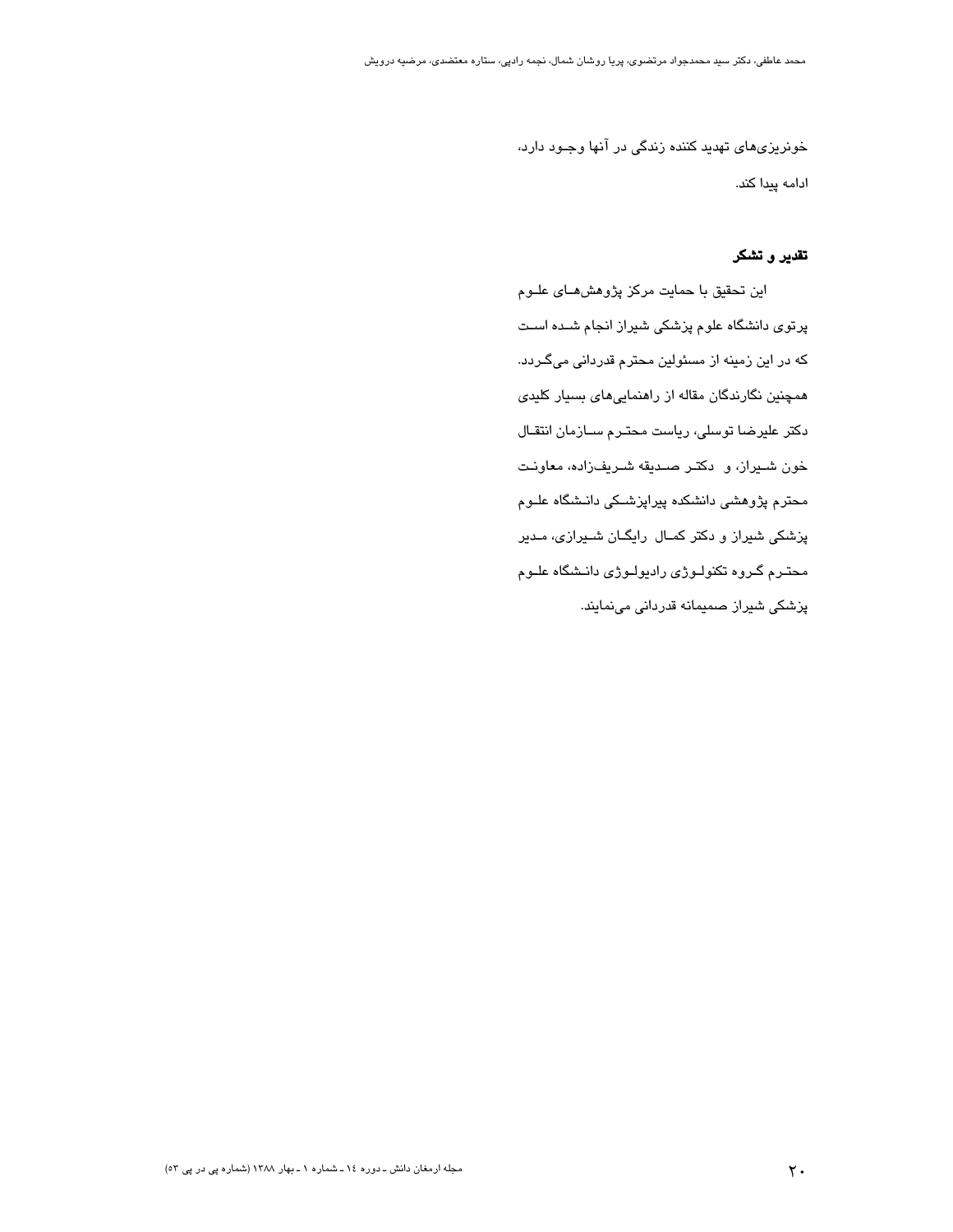Atefi M<sup>\*</sup>, Mortazavi SMJ<sup>"</sup> Roshan-shomal P<sup>\*\*</sup>. Raadpey N<sup>"</sup>, Motazedi S., Darvish M

\* Radiologic Technologist, The Center for Radiological Sciences Research, School of Paramedical Sciences. Shiraz University of Medical Sciences. Shiraz, Iran

\*\* Associate Professor of Radiation biology, Department of Radiology, School of Paramedical Sciences, Shiraz University of Medical Sciences, Shiraz, Iran

\*\*\* Medical Technologist, The Center for Research on Laboratory Sciences, School of Paramedical Sciences, Shiraz University of Medical Sciences, Shiraz, Iran

\*\*\*\* Master Student of Anatomy. Department of Anatomy, Faculty of Shiraz University of Medicine, Medical Sciences, Shiraz, Iran

Keywords: **Bleeding Time, Radioactive Lantern Mantle,** Minerals, **Bentonite and Zeolite** 

Received:23/01/2008 Accepted:11/05/2009

Corresponding Author: Mortazavi SMJ Email: mmortazavi@sums.ac.ir

# The **Effect** of Radioactive Lantern Mantle Powder and **Bentonite-Zeoloite Minerals on** the Volume of Blood Loss, **Bleeding and Clotting Time**

### **ABSTRACT**

Introduction & Objective: Over the past decade the US army has widely studied new technologies for stopping sever hemorrhages and has introduced an effective Zeolite based hemostatic agent. On the other hand, Mortazavi and his colleagues previously reported the biostimulatory effects of the topical application of radioactive lantern mantle powder on wound healing. Their subsequent studies showed<br>significant changes in some histological parameters concerning<br>healing. In this light, here the bio-stimulatory effect of burned radioactive lantern mantles powder as well as two minerals; bentonite and zeolite are presented.

Materials & Methods: This experimental study was conducted in the center for radiological studies, Shiraz University of Medical Sciences in 2008. Fifty male Wistar rats were divided randomly into 5 groups of 10 animals each. Following anesthesia, animals' tails were cut at a thickness of 5 mm by using a surgical scissor. No intervention was made on the animals of the  $1<sup>st</sup>$  group. The  $2<sup>nd</sup>$  to  $4<sup>th</sup>$  group received topical non-radioactive lantern mantle powder, radioactive lantern mantle powder, Bentonite mineral or a mixture of Bentonite-Zeoliteat minerals respectively. After treatment with above mentioned agents, the volume of blood loss was measured using a scaled test-tube. The bleeding time and clotting time were also measured using a chronometer. SPSS software was used for statistical analysis. ANOVA was used for comparing the means of each parameter in the 5 groups.

Results: The the volume of blood loss, bleeding and clotting times in control animals were 4.39±1.92 cc, 112.10±39.60 sec and 94.9±54.26 sec, respectively. In the  $5<sup>th</sup>$  group in which the animals were treated<br>with a mixture of Bentonite-Zeoliteat minerals, the volume of blood loss, bleeding and clotting times were 1.31±0.60 cc, 34.50±4.65 sec and 24.2±4.61 sec, respectively.

**Conclusion:** This is the 1<sup>st</sup> investigation that studied the alterations of bleeding and clotting times following the use of lantern mantle powder as well as bentonite or the mixture of bentonite-zeolite minerals. The results obtained in this study clearly show the significant effect of the volume of blood loss as well as the bleeding time following the topical use of the mixture of bentonite-zeolite minerals. The radioactive and non-radioactive lantern mantle and the bentonite mineral alone had considerable effects but overally the magnitude of the effect was less than that of the mixture of bentonite-zeolite minerals.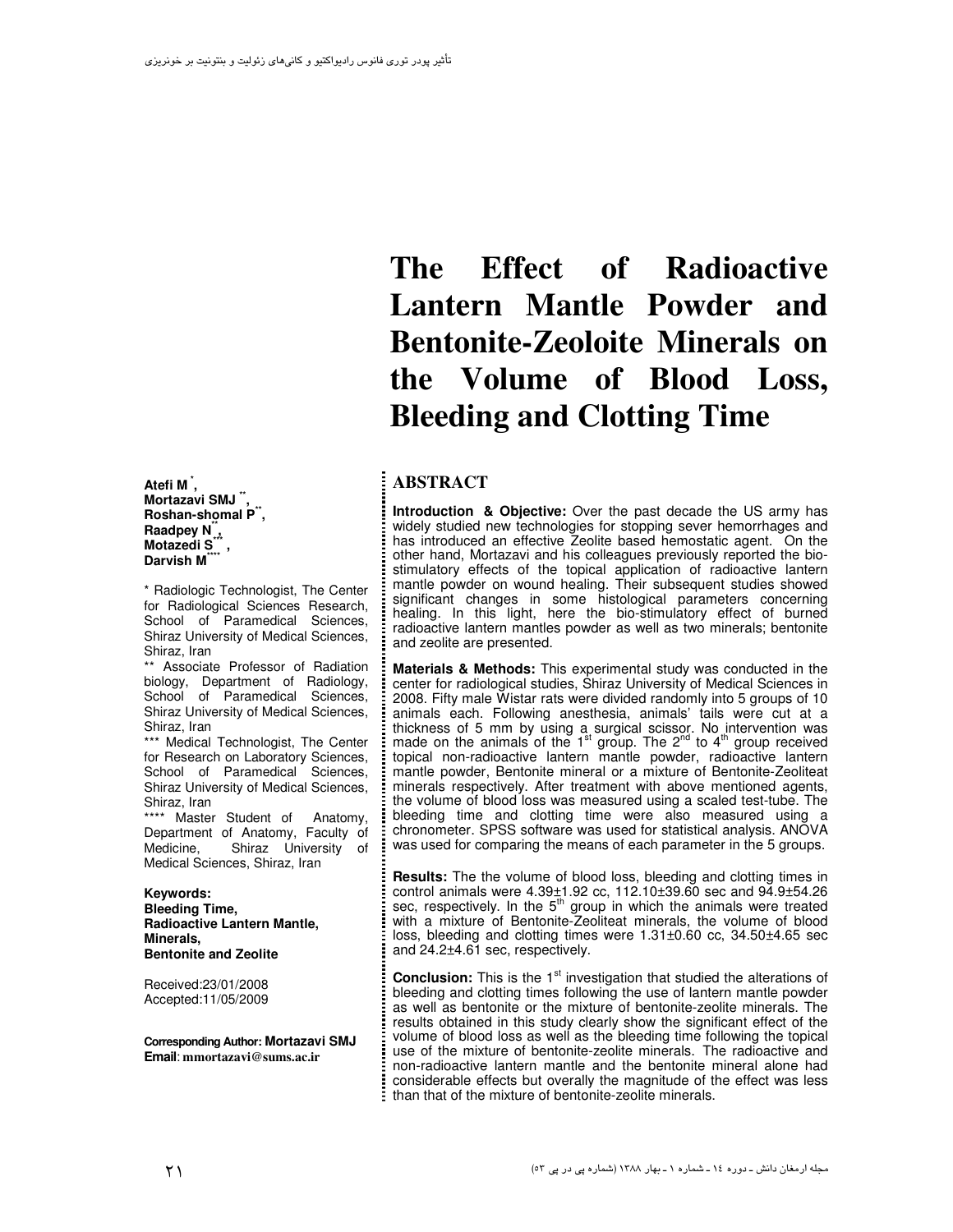#### **REFERENCES:**

1.Mortazavi SMJ, Ikushima T, Mozdarani H, Sharafi AA. Radiation hormesis and adaptive responses induced by low doses of ionizing radiation. Journal of Kerman University of Medical Sciences 1999; 6(1):50-60.

2.Australian Radiation Protection and Nuclear Safety Agency (ARPANSA). Radioactivity in lantern mantles.Australia, Commonwealth of Australia 1999; 50:250-8.

3.Agency for Toxic Substances and Disease Registry (ATSDR). Toxicological profile for thorium Atlanta. US. Public Health Service 1990; 85:160-7.

4.Scott BR. It's time for a new low-dose-radiation risk assessment paradigm-one that acknowledges hormesis. Dose Response 2008; 6(4): 333-51.

5.Hoffmann G, Stempsey W. The hormesis concept and risk assessment: are there unique ethical and policy considerations?. Hum Exp Toxicol 2008; 27(8): 613-20.

6.Rithidech KN, Scott BR. Evidence for radiation hormesis after in vitro exposure of human lymphocytes to low doses of ionizing radiation section sign. Dose Response 2008; 6(3): 252-71.

7.Scott BR. Low-dose-radiation stimulated natural chemical and biological protection against lung cancer. Dose Response 2008; 6(3):299-318.

8.Sonneborn JS.The myth and reality of reversal of aging by hormesis. Ann N Y Acad Sci 2005; 1057: 165-76.

9.Calabrese EJ, Baldwin LA. Tales of two similar hypotheses: the rise and fall of chemical and radiation hormesis. Hum Exp Toxicol 2000; 19(1): 85-97.

10.Mortazavi SMJ, Mehdi-Pour LA, Tanavardi S, Mohammadi S, Kazempour S, Fatehi S, etal. The biopositive effects of diagnostic doses of x-rays on growth of *phaseolus vulgaris* plant : a possibility of new physical fertilizers. Asian Journal of Experimental Sciences 2006; 20(1); 27-33.

11.Mortazavi SMJ, Ikushima T. Open questions regarding implications of radioadaptive response in the estimation of the risks of low-level exposures in nuclear workers. International Journal of Low Radiation 2006; 2(1/2): 88-96.

12.Mortazavi SMJ, Karam PA, Ikushima T, Niroomand-rad A, Cameron JR. Cancer incidence in areas with elevated levels of natural radiation. International Journal of Low Radiation 2006 ; 2(1/2): 20-27.

13.Mortazavi SMJ, Monfared A, Ghiassi-Nejad M, Mozdarani H. Radioadaptive responses induced in human lymphocytes of the inhabitants of high level natural radiation areas in ramsar, iran. Asian Journal of Experimental Sciences 2005; 19(1): 19-31.

14.Mortazavi SMJ, Jafarzadeh A, Khosravi MH, Ahmadi J, Mehdi-Pour LA, Behnejad B. The effects of low doses of diagnostic x-rays on cellular and humoral immunity in rat. Journal of Rafsanjan University of Medical Sciences 2006; 6(1); 77-84.

15.Mortazavi SMJ, Rahmani M, Ahmadi J, Rashidi-Nejad H, Aghaiee M, Behnejad B. The Biopositive effects of topical use of burned radioactive lantern mantle on wound healing in rat. Journal of Rafsanjan University of Medical Sciences 2005; 5(2); 180-186.

16.Boonstra R, Manzon RG, Mihok S, Helson JE. Hormetic effects of gamma radiation on the stress axis of natural populations of meadow voles (Microtus pennsylvanicus). Environ Toxicol Chem 2005; 24(2): 334-43.

17.Fox CJ, Gillespie DL, Cox ED, Kragh JF Jr, Mehta SG, Salinas J, et al. Damage control resuscitation for vascular surgery in a combat support hospital. J Trauma 2008; 65(1): 1-9.

18.Z-Medica. How Quikclot Products Work To Stop Bleeding. Z-Medica Corporation, 2009 17 April, http://www.z-medica.com/1\_pdf/zeolite\_products.

19. Z-Medica. Military Uses. Z-Medica Corporation, 2009 17 April, The Internet: http://www.zmedica.com/applications/quikclot\_military.asp

20.Holcomb JB, McMullin NR, Pearse L, Caruso J, Wade CE, Oetjen-Gerdes L, et al. Causes of death in US special operations forces in the global war on terrorism 2001-2004. Ann Surg 2007; 245(6): 986-91.

21.Mortazavi SMJ, Rahmani MR, Rahnama A, Saeed-Pour A, Nouri E, Hosseini N, et al. An extensive survey on the stimulatory effects of topical application of radioactive lantern mantle powder on wound healing. Iranian Journal of Radiation Research 2008; 6(2): 97-102.

22.Okoli CO, Akah PA, Okoli AS. Potentials of leaves of Aspilia africana (Compositae) in wound care: an experimental evaluation. BMC Complement Altern Med 2007 ;10(7):24.